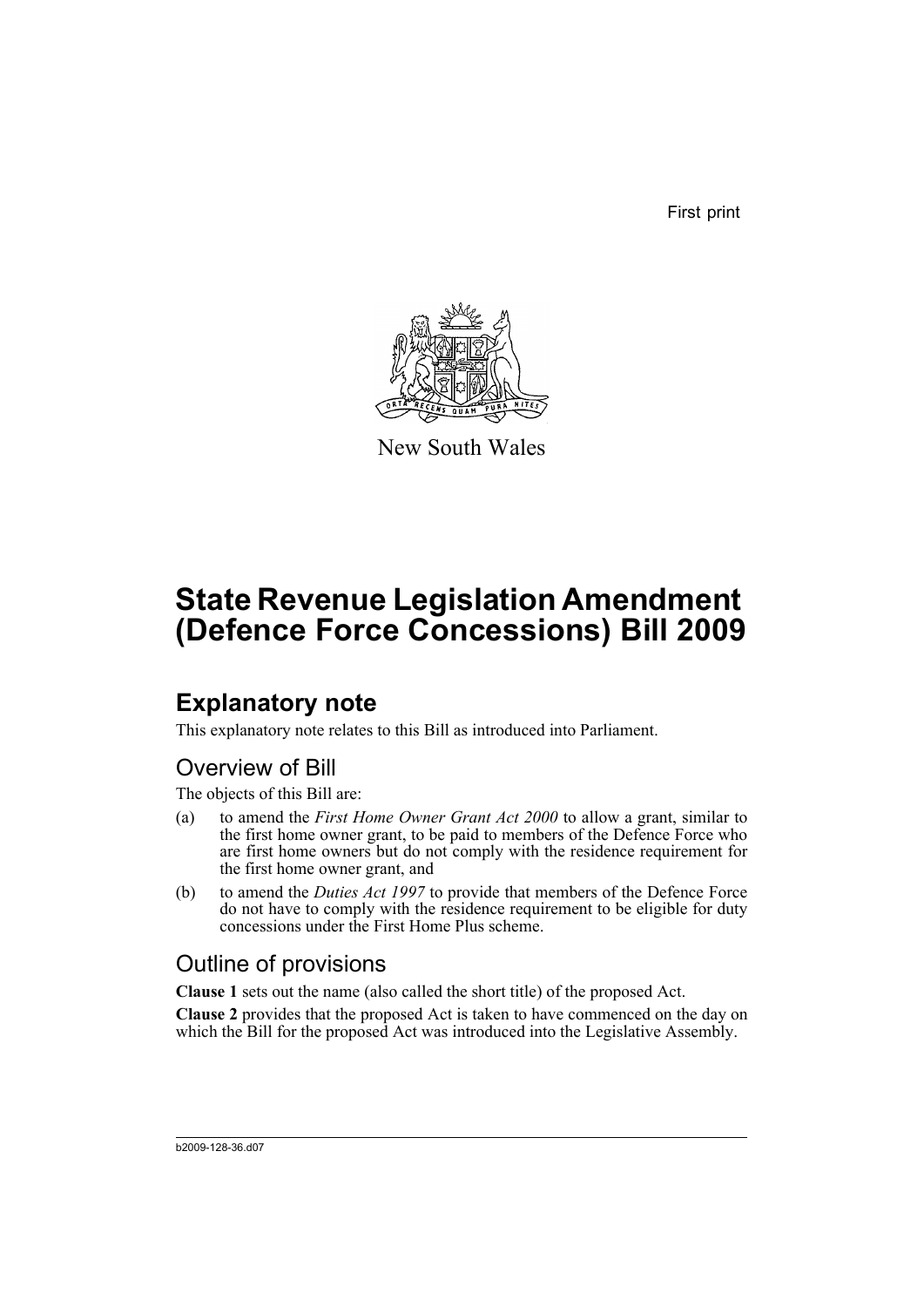Explanatory note

#### **Schedule 1 Amendment of First Home Owner Grant Act 2000 No 21**

**Schedule 1 [3]** provides that a grant (an *ADF home buyer's grant*) is payable to members of the Defence Force if the applicant or, if there are 2 or more of them, each of the applicants complies with the eligibility criteria for a first home owner grant (except for the residence requirement) and is enrolled to vote in NSW elections. Under the residence requirement, a first home owner must live in the home for at least 6 months, within 12 months after the purchase of the home. The amount of the ADF home buyer's grant will be the same as the first home owner grant, and the first home owner boost and NSW new home buyers supplement will apply to applicants for the ADF home buyer's grant in the same way as they apply to applicants for the first home owner grant. If there are 2 or more applicants for the grant, at least one of the applicants must be a member of the Defence Force. The amendment applies only to members of the Permanent Forces of the Defence Force and not to members of the Reserves. **Schedule 1 [1]** is a consequential amendment.

**Schedule 1 [2]** removes unnecessary and incorrect cross-references in existing provisions.

Schedule 1 [4] enables savings and transitional regulations to be made as a consequence of the enactment of the proposed Act.

#### **Schedule 2 Amendment of Duties Act 1997 No 123**

**Schedule 2 [1]** provides for a similar concession in relation to the First Home Plus scheme, which entitles first home owners to an exemption from or reduction in duty payable on the purchase of a first home or block of land for a first home. The amendment provides that members of the Defence Force (who are enrolled to vote in NSW elections) do not have to comply with the residence requirement to be eligible for the scheme.

**Schedule 2 [2]** enables savings and transitional regulations to be made as a consequence of the enactment of the proposed Act.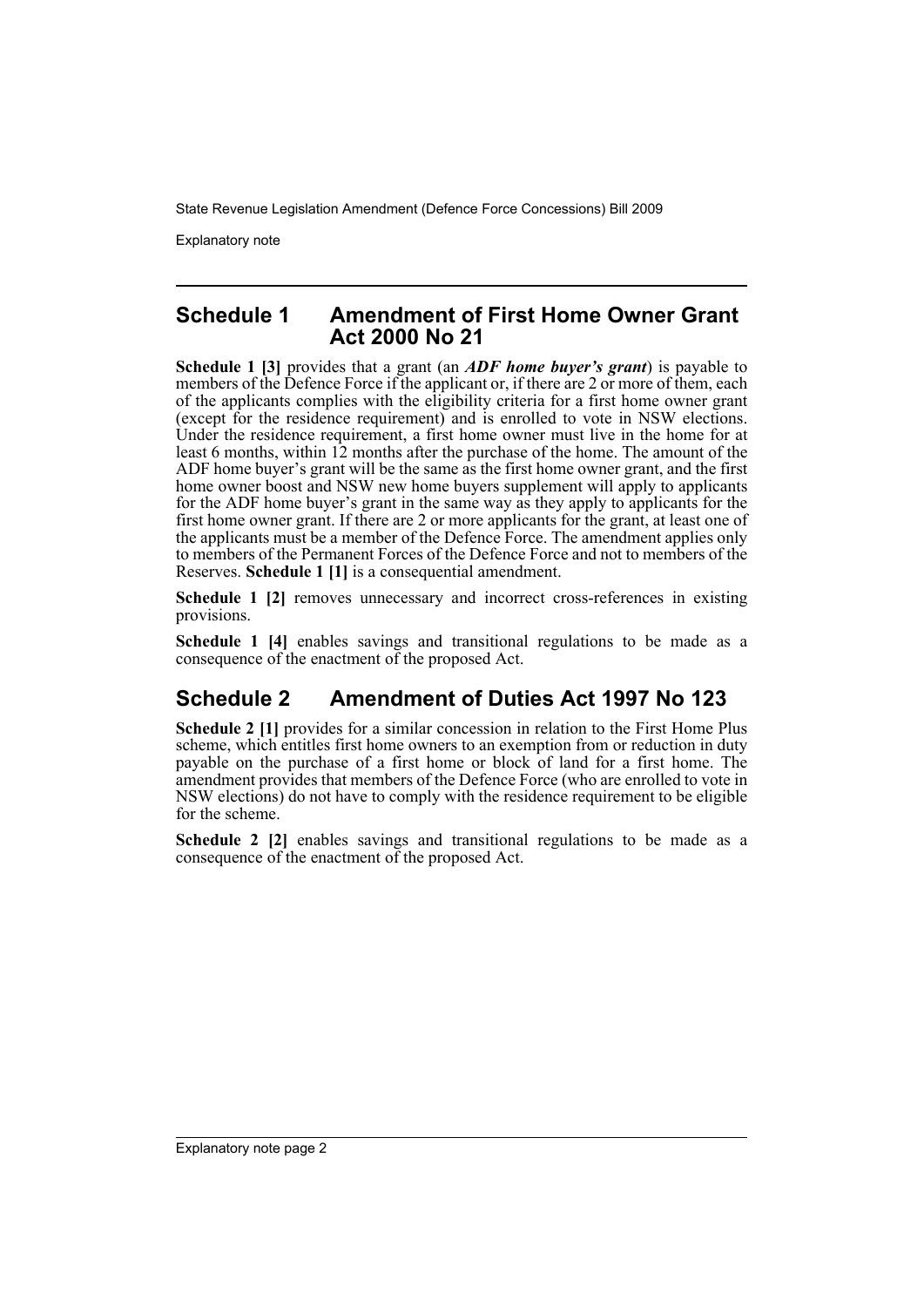First print



New South Wales

# **State Revenue Legislation Amendment (Defence Force Concessions) Bill 2009**

### **Contents**

|   |                                                               | Page |
|---|---------------------------------------------------------------|------|
| 1 | Name of Act                                                   |      |
|   | 2 Commencement                                                |      |
|   | Schedule 1 Amendment of First Home Owner Grant Act 2000 No 21 | 3    |
|   | Schedule 2 Amendment of Duties Act 1997 No 123                | 5.   |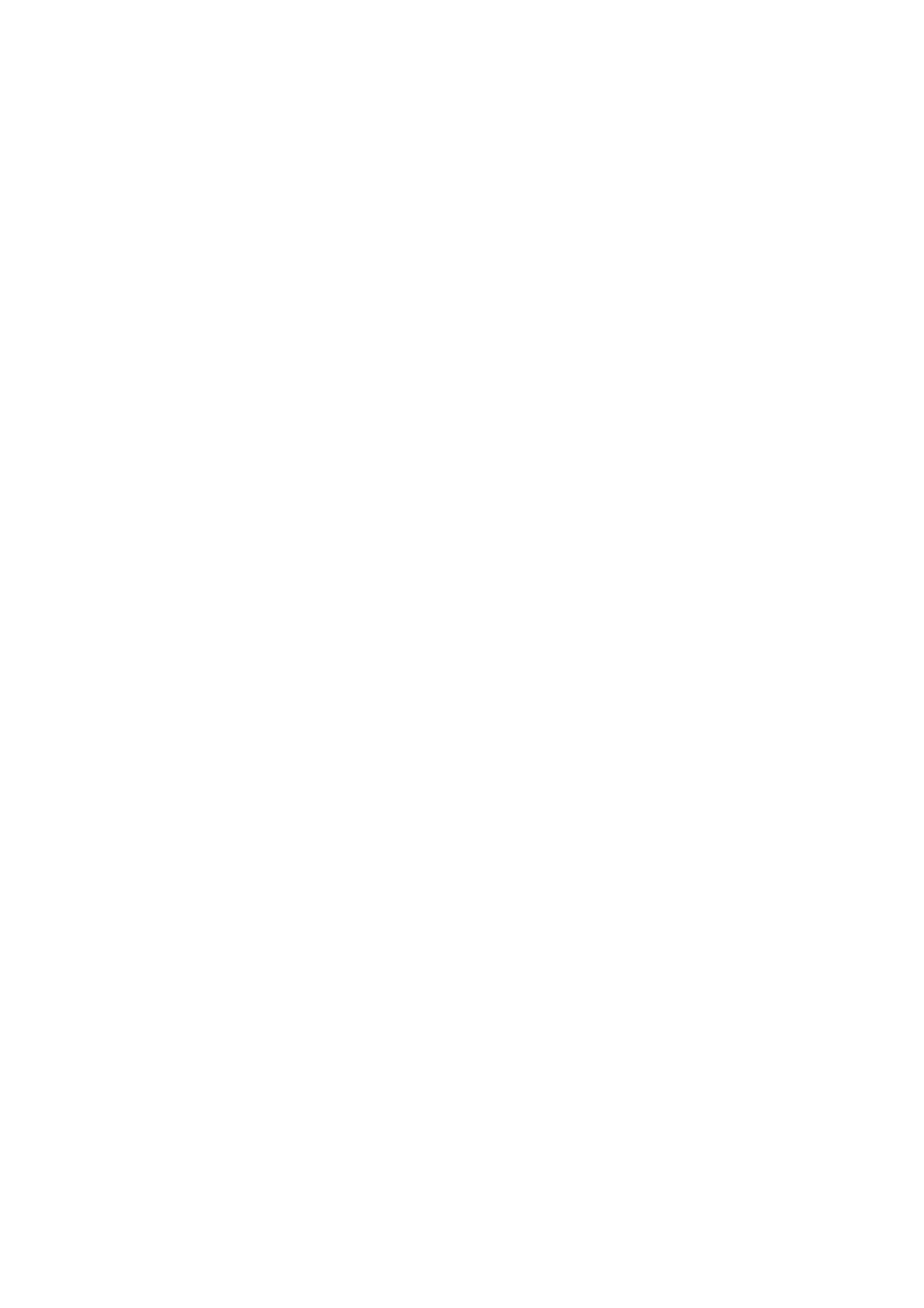

New South Wales

# **State Revenue Legislation Amendment (Defence Force Concessions) Bill 2009**

No , 2009

#### **A Bill for**

An Act to amend the *First Home Owner Grant Act 2000* and the *Duties Act 1997* to make provision for grants and duty concessions in respect of Defence Force personnel.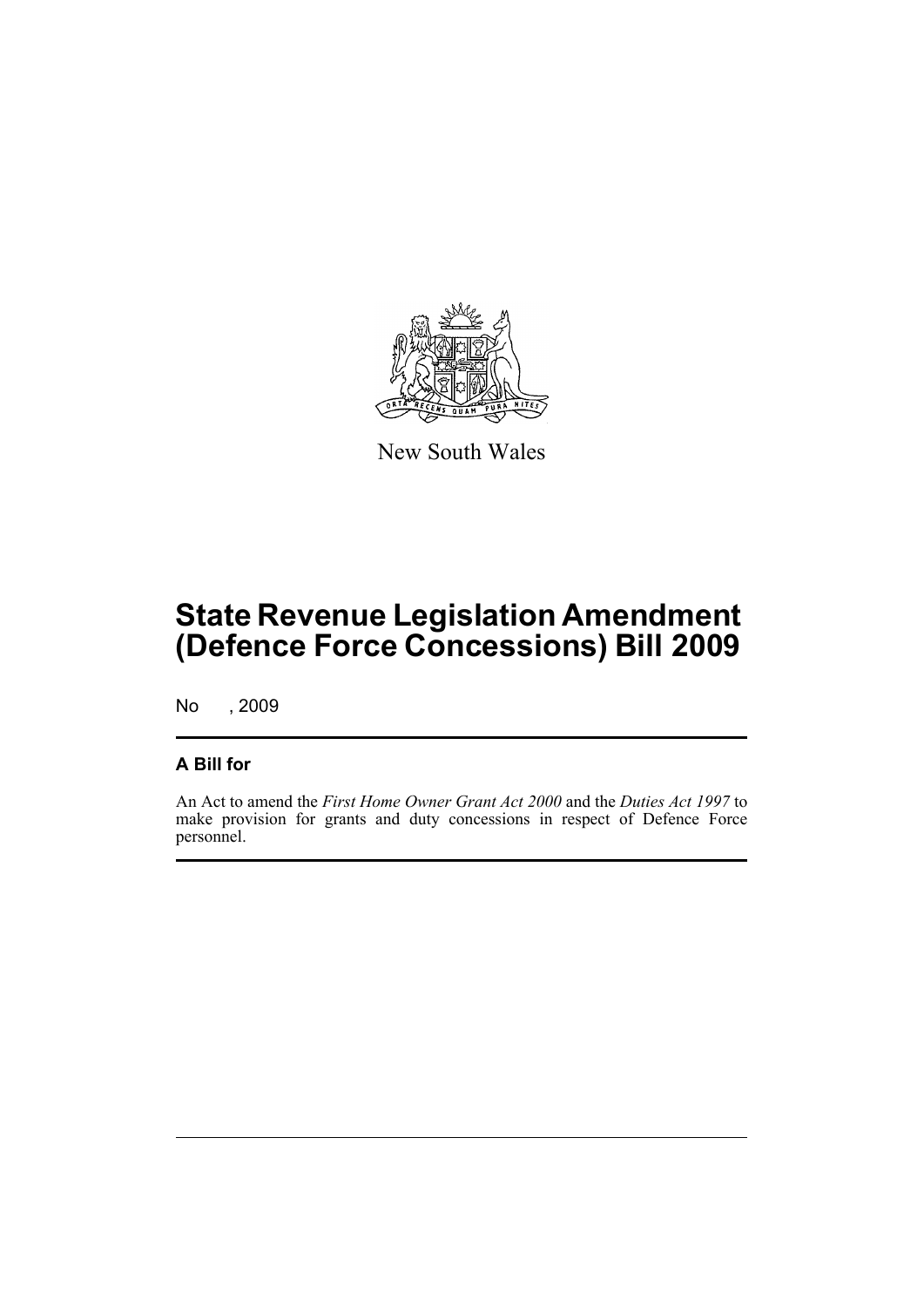<span id="page-5-1"></span><span id="page-5-0"></span>

| The Legislature of New South Wales enacts:                                                                            |                |
|-----------------------------------------------------------------------------------------------------------------------|----------------|
| Name of Act                                                                                                           | $\overline{2}$ |
| This Act is the <i>State Revenue Legislation Amendment (Defence Force</i> )<br>Concessions) Act 2009.                 | 3<br>4         |
| <b>Commencement</b>                                                                                                   |                |
| This Act is taken to have commenced on the day the Bill for this Act was<br>introduced into the Legislative Assembly. | 6              |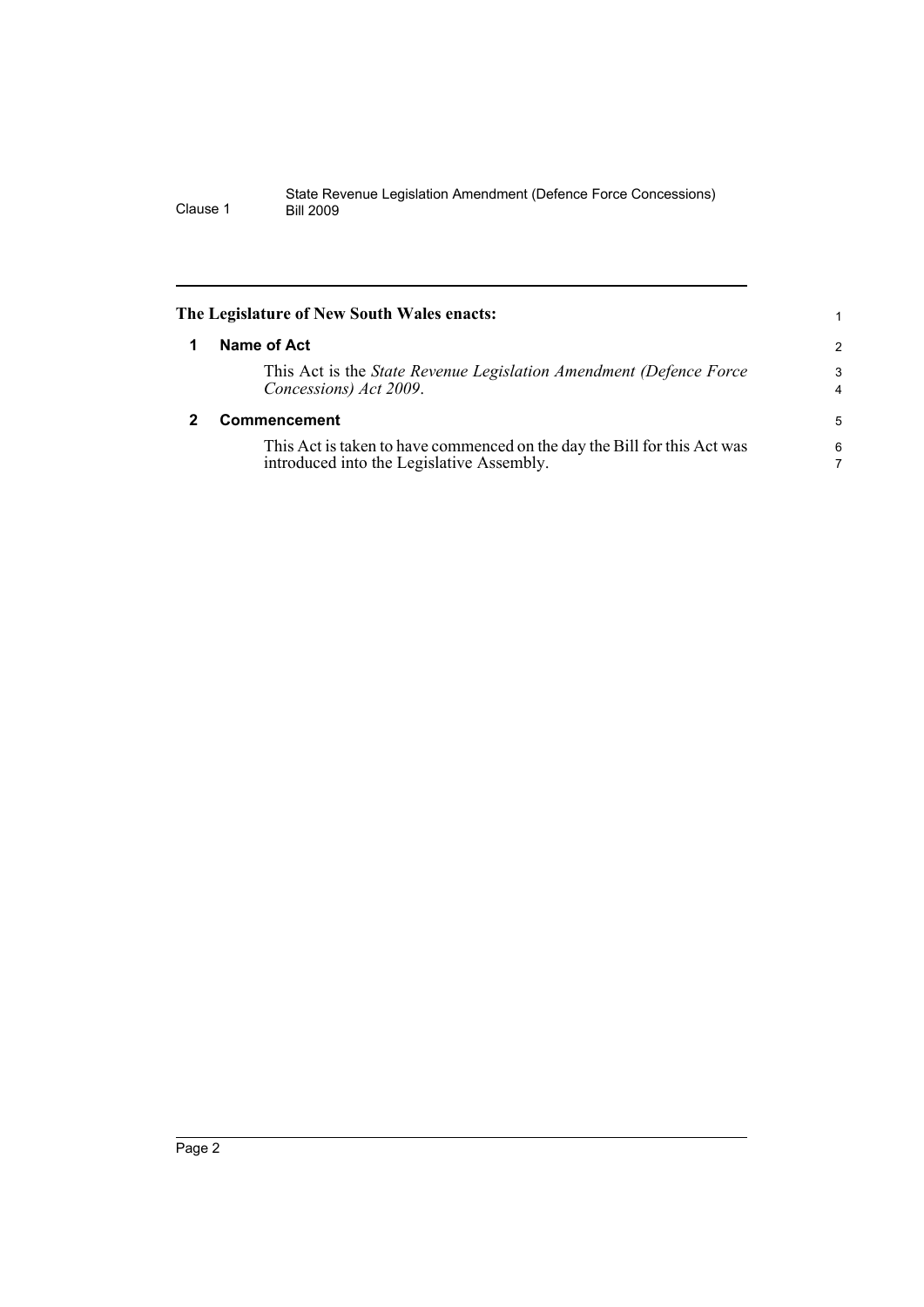Amendment of First Home Owner Grant Act 2000 No 21 Schedule 1

<span id="page-6-0"></span>

|     | <b>Schedule 1</b>                             |     |                           |             | <b>Amendment of First Home Owner Grant</b><br><b>Act 2000 No 21</b>                                                                                                                                     | $\mathbf{1}$<br>$\overline{2}$ |
|-----|-----------------------------------------------|-----|---------------------------|-------------|---------------------------------------------------------------------------------------------------------------------------------------------------------------------------------------------------------|--------------------------------|
| [1] | <b>Section 3 Definitions</b>                  |     |                           |             |                                                                                                                                                                                                         | 3                              |
|     |                                               |     |                           |             | Omit "a grant" from the definition of <i>first home owner grant</i> .                                                                                                                                   | 4                              |
|     |                                               |     |                           |             | Insert instead "a first home owner grant".                                                                                                                                                              | 5                              |
| [2] | <b>Section 7 Entitlement to grant</b>         |     |                           |             |                                                                                                                                                                                                         | 6                              |
|     |                                               |     |                           |             | Omit section $7(2)$ and $(3)$ . Insert instead:                                                                                                                                                         | 7                              |
|     |                                               | (2) |                           |             | An applicant need not comply with the eligibility criteria to the<br>extent the applicant is exempted from compliance with the<br>eligibility criteria by this Act.                                     | 8<br>9<br>10                   |
|     |                                               | (3) |                           | section 20. | A first home owner grant is payable before completion of the<br>relevant eligible transaction if payment is authorised under                                                                            | 11<br>12<br>13                 |
| [3] | <b>Section 43A</b>                            |     |                           |             |                                                                                                                                                                                                         |                                |
|     |                                               |     | Insert before section 44: |             |                                                                                                                                                                                                         | 15                             |
|     | 43A<br><b>Special grant for ADF personnel</b> |     |                           |             |                                                                                                                                                                                                         | 16                             |
|     |                                               | (1) |                           |             | A grant (an <i>ADF</i> home buyer's grant) is payable on an                                                                                                                                             | 17                             |
|     |                                               |     |                           |             | application under this Act if:                                                                                                                                                                          | 18                             |
|     |                                               |     | (a)                       |             | the applicant or, if there are 2 or more of them, at least one<br>of the applicants is a member of the Defence Force on the<br>commencement date of the eligible transaction, and                       | 19<br>20<br>21                 |
|     |                                               |     | (b)                       | applicants: | the applicant or, if there are 2 or more of them, each of the                                                                                                                                           | 22<br>23                       |
|     |                                               |     |                           | (i)         | complies with the eligibility criteria for a first home<br>owner grant (except for the residence requirement),<br>and                                                                                   | 24<br>25<br>26                 |
|     |                                               |     |                           | (11)        | is enrolled to vote in State elections (under the<br>Parliamentary Electorates and Elections Act 1912)<br>on the commencement date of the eligible<br>transaction, and                                  | 27<br>28<br>29<br>30           |
|     |                                               |     | (c)                       |             | the transaction for which the grant is sought:                                                                                                                                                          | 31                             |
|     |                                               |     |                           | (i)         | is an eligible transaction, and                                                                                                                                                                         | 32                             |
|     |                                               |     |                           | (i)         | has been completed.                                                                                                                                                                                     | 33                             |
|     |                                               | (2) |                           |             | Subject to this section, this Act applies in relation to an ADF<br>home buyer's grant in the same way as it applies to a first home<br>owner grant, with any necessary modifications, as if a reference | 34<br>35<br>36                 |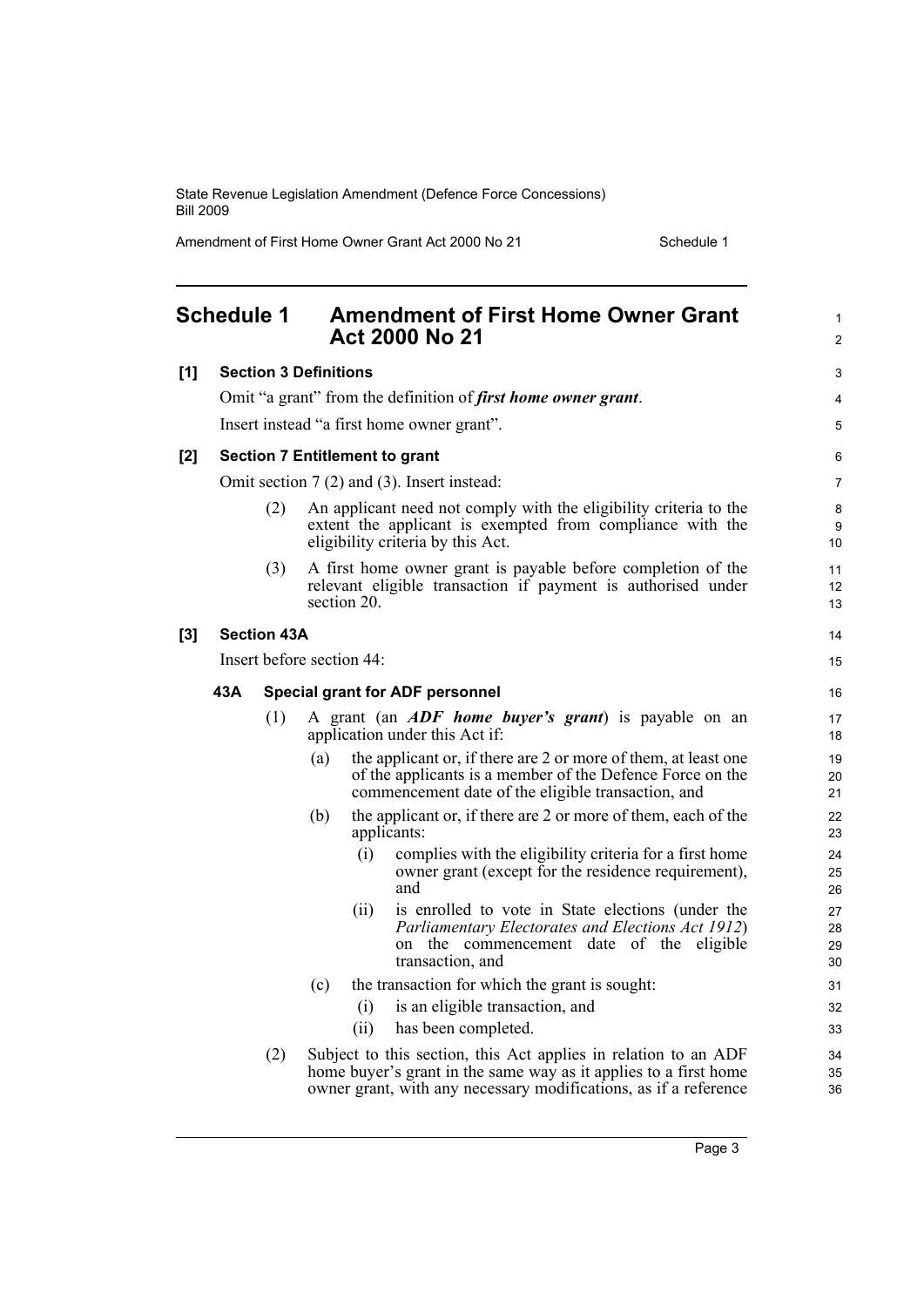|     |     | in this Act to a first home owner grant included a reference to an<br>ADF home buyer's grant.                                                                                                               | $\mathbf{1}$<br>$\overline{2}$ |
|-----|-----|-------------------------------------------------------------------------------------------------------------------------------------------------------------------------------------------------------------|--------------------------------|
|     | (3) | The residence requirement does not apply to an ADF home<br>buyer's grant.                                                                                                                                   | 3<br>4                         |
|     | (4) | An ADF home buyer's grant is payable in respect of an eligible<br>transaction only if a first home owner grant is not payable in<br>respect of the same eligible transaction.                               | 5<br>6<br>$\overline{7}$       |
|     | (5) | In this section, a <i>member of the Defence Force</i> means a member<br>of the Permanent Forces of the Australian Defence Force (within<br>the meaning of the <i>Defence Act 1903</i> of the Commonwealth). | 8<br>9<br>10                   |
| [4] |     | Schedule 1 Savings, transitional and other provisions                                                                                                                                                       | 11                             |
|     |     | Insert at the end of clause $1(1)$ :                                                                                                                                                                        | 12                             |
|     |     | State Revenue Legislation Amendment (Defence Force<br>Concessions) Act 2009                                                                                                                                 | 13<br>14                       |

Schedule 1 Amendment of First Home Owner Grant Act 2000 No 21